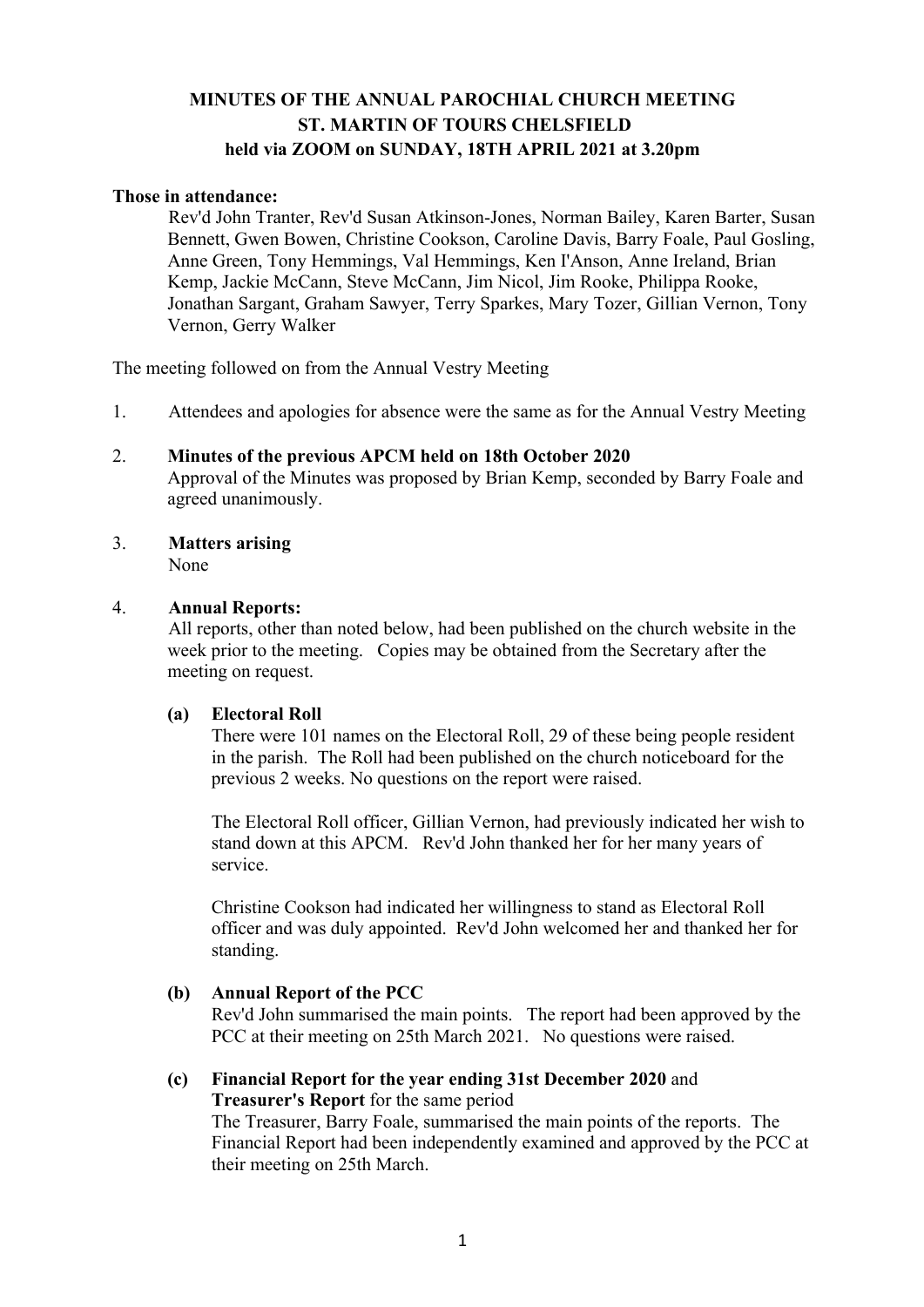Rev'd John noted that the accounts did not show a very healthy position but that, in view of the effects of the pandemic, they could have been a lot worse. He expressed grateful thanks to Barry Foale and the finance team for all their work during such a difficult year.

#### **(d) Churchwardens' Fabric Report**

Steve McCann summarised the main points. There are still considerable uncertainties due to the continuing restrictions caused by the Covid pandemic. The clergy, churchwardens and PCC will keep matters under regular review in the forthcoming months.

Under the revised Church Representation Rules 2020, appointment of sidesmen is now a matter for the PCC and not the APCM and was therefore not discussed at the meeting.

In response to a question, it was agreed that the Terrier and Logbooks would be open for public inspection after morning service on Sunday, 2nd May.

The churchwardens expressed their appreciation and thanks to Rev'd John for all his diligence, leadership during such a difficult year, and for delaying his retirement for a year. The programme of recorded and streamed services had allowed both the congregation and many others to see St. Martin's in worshipping action.

The churchwardens also recorded thanks to Janet Tranter for all her work behind the scenes for the life of the church and in support of Rev'd John.

Philippa Rooke recorded her thanks to Steve McCann for his 9 years of exemplary service as a churchwarden, during which he had displayed his business head combined with his passionate heart. He had acted as a calm influence during the last difficult year.

Steve responded with thanks to her and to Rev'd John. He had found the role very interesting and urged people to consider offering themselves to stand as churchwarden to share the work with Philippa going forward. He also recorded his grateful thanks to Jackie McCann for all her support.

Rev'd John expressed his thanks to both churchwardens for all their work and support to him during the year.

#### **(e) Deanery Synod Report**

The deanery Synod representatives were Steve McCann and Mary Tozer, who had been appointed at the APCM held on 18th October 2020 for a 3-year term of office.

Steve summarised the main points. He reminded people that the Deanery Synod meetings are open to all church members and encouraged wider attendance.

Rev'd John expressed his thanks to them both.

#### **(f) Well Hill Report**

No questions were raised. Anne Ireland commented that worshippers at Well Hill had very much enjoyed the services held outdoors during the good weather.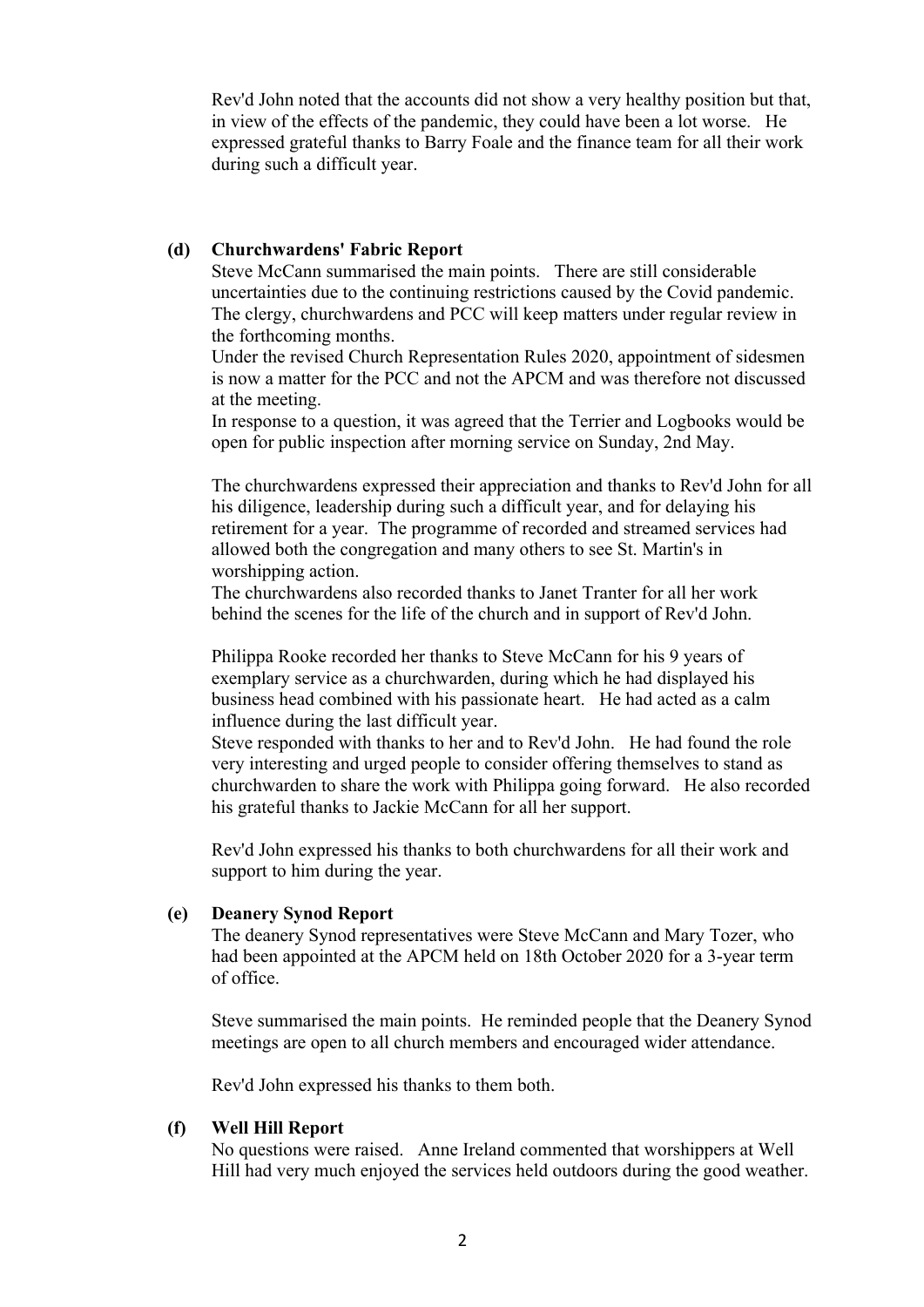## **(g) PCC Secretary's Report**

No questions were raised

### **(h) Safeguarding Report**

Steve McCann confirmed that all DBS checking had been completed. He noted that the Diocese newsletter had emphasised the importance of being aware of the potential for an increase in domestic abuse during lockdown. No evidence had been discovered within the parish, but anyone made aware of any matters of concern should notify him as safeguarding officer.

### **(i) Churchyard Report**

Philippa Rooke noted that since the report had been written, there had been a very successful churchyard working party of volunteers in early April.

Rev'd John thanked Philippa for taking over the responsibility of keeping the churchyard records from Ann Blatcher and congratulated them for keeping them in good order.

## 5. **Elections and Appointments:**

### **(a) Election of PCC members:**

4 nominations had been received for membership of the PCC:

- Michael Choong proposed by Steve McCann, seconded by Beverley Choong
- Jackie McCann proposed by Mary Tozer, seconded by Barry Foale
- Jonathan Sargant proposed by Susan Bennett, seconded by Steve McCann
- Paul Venton proposed by Steve McCann, seconded by Jackie McCann

All were elected by unanimous vote and welcomed as new members by Rev'd

#### John.

# **(b) Appointment of Independent Examiner:**

Diane Lewis had expressed her willingness to act again as Independent Examiner. Her appointment for 2021 was proposed by Anne Ireland and seconded by Ken I'Anson, and approved unanimously.

# 6. **Minister's Report**

Rev'd John's report is attached to these Minutes.

He expressed his sadness at retiring from his 7 years as Rector of St. Martin's and thanked everyone for all their love and support to him and Janet over that period.

Steve McCann paid tribute to Rev'd John's wonderful work and service to St. Martin's and the wider community during his time at Chelsfield. There had been some big challenges to face and especially the more recent difficulties of Covid-19. He expressed sincere thanks on behalf of everyone at St. Martin's and wished Rev'd John and Janet every happiness in their retirement.